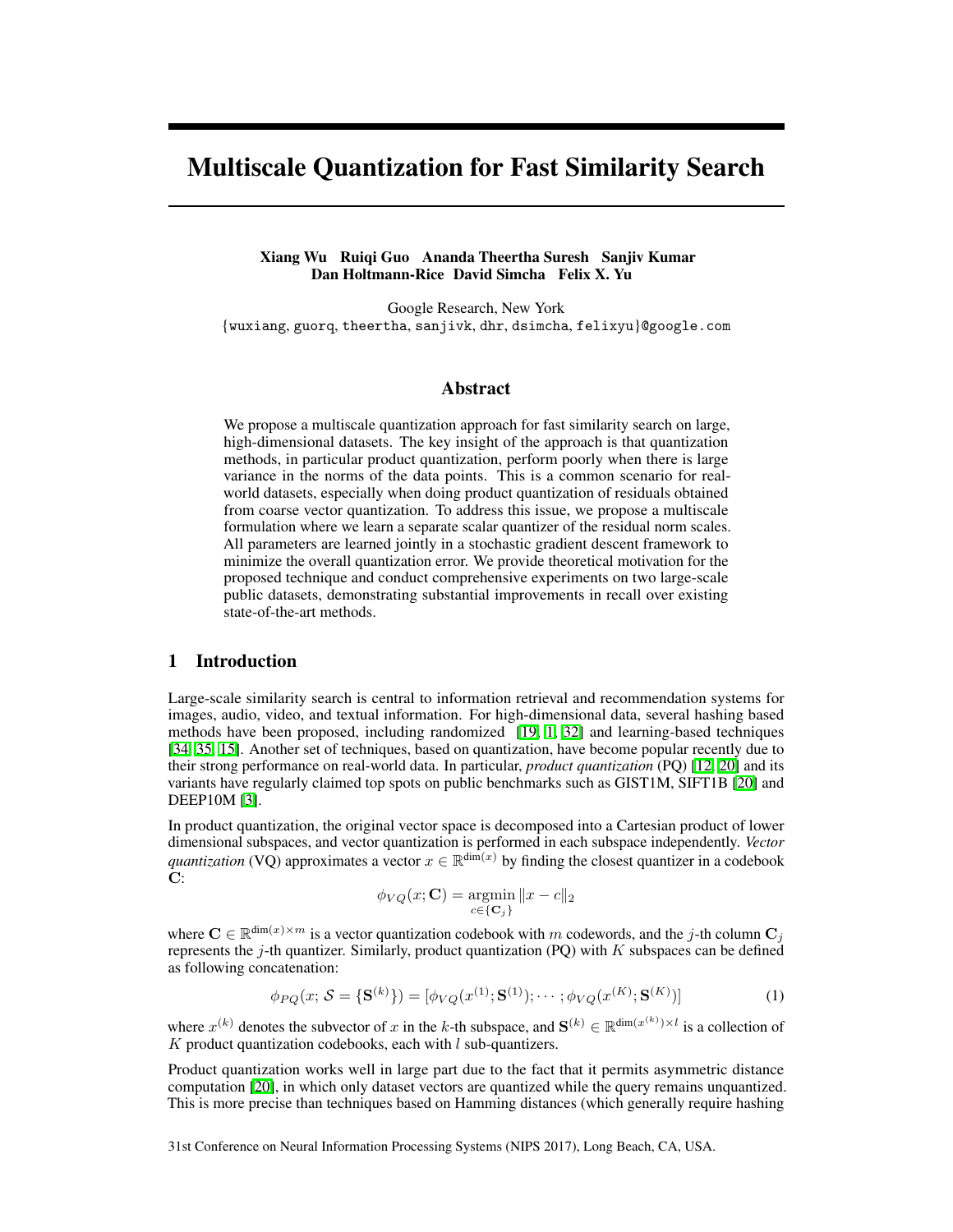<span id="page-1-1"></span>

Figure 1: Variance in data point norms poses a challenge to product quantization. (a) PQ quantization error on a *synthetic* dataset  $X \in \mathbb{R}^{d \times N}$  grows as the standard deviation of data point norms  $\sigma(\|x\|_2)$ increases. The mean of the dataset is zero  $\mu(x)=0$ , and the average squared norm is fixed,  $\mu(\|x\|_2^2) = 1$ . In both settings,  $m = 16$  codes are generated per data point and one with  $l = 16$ sub-quantizers per subspace, the other with  $l = 256$ . (b) Ratio between the standard deviation  $\sigma(\|r_x\|_2)$  and normalization factor  $\sqrt{\mu(\|r_x\|_2^2)}$ , where  $r_x$  represents the residual after vector (coarse) quantization on the *real-world* dataset of SIFT1M.

the query), while still being efficient to compute using lookup table operations. We will give a more detailed background on product quantization variants in Section [1.2.](#page-1-0)

## <span id="page-1-2"></span>1.1 Motivation of Multiscale

Empirically, product quantization works the best when the variance in each subspace is roughly balanced  $[20]$ . To ensure this, a rotation matrix is often applied to the data prior to performing quantization. This rotation can be either random [\[20\]](#page-9-3) or learned [\[11,](#page-9-4) [30,](#page-10-3) [39\]](#page-10-4).

In this work, however, we argue that the quality of the product quantization codebook also degenerates when there is variance in the norms of the data points being encoded–even when the variance is relatively moderate. We illustrate this point by generating synthetic datasets such that: (1) the dataset mean is zero; (2) data point direction is chosen uniformly at random; (3) the average squared norm of the data points is fixed. In Figure  $\overline{[a]}$ , we plot quantization error (MSE) of product quantization against the standard deviation of the norms of the data points. Clearly, quantization error increases with the variance of the data point norms. In real-world settings (Figure  $\overline{1b}$ ), the residuals of a coarse vector quantization of the data also tend to have highly varying norms.

To compensate for the case when there is large variance in norms, we modify the formulation of product quantization by separately scalar quantizing data point norms, and then unit-normalizing the data points before applying product quantization. When computing asymmetric distances, this simply requires a scalar multiplication of the PQ codebook once per scalar quantizer, which has negligible computational cost in practice.

To scale quantization based search techniques to massive datasets, a popular strategy is to first vector quantize the input vectors in the original space (coarse quantization), and then apply product quantization on the vector quantization residuals  $[20]$ . However, in such a 'VQ-PQ' style approach, the norms of the residuals exhibit significant variance. Therefore, the proposed multiscale approach provides significant gains for massive search even when the original data is fully normalized.

## <span id="page-1-0"></span>1.2 Related Works

The original idea of product quantization traces back to early works of signal processing  $[14, 12]$  $[14, 12]$  $[14, 12]$ . Jégou et al. [\[20\]](#page-9-3) first introduced efficient asymmetric distance computation (ADC) and applied it to the approximate nearest neighbor (ANN) search problem. Since then, there have been multiple lines of work focused on improving PQ.

Coarse Quantizer. Also termed inverted file (IVF) indexing structure in Jégou et al. [\[20\]](#page-9-3), this approach learns a vector quantization of the data points via clustering, using the cluster indices to form an inverted index storing all data points corresponding to a given cluster index consecutively. A data point is encoded via PQ codes associated with the residual (offset) of the data point from its closet cluster center. This design enables non-exhaustive search by searching only a subset of the *m*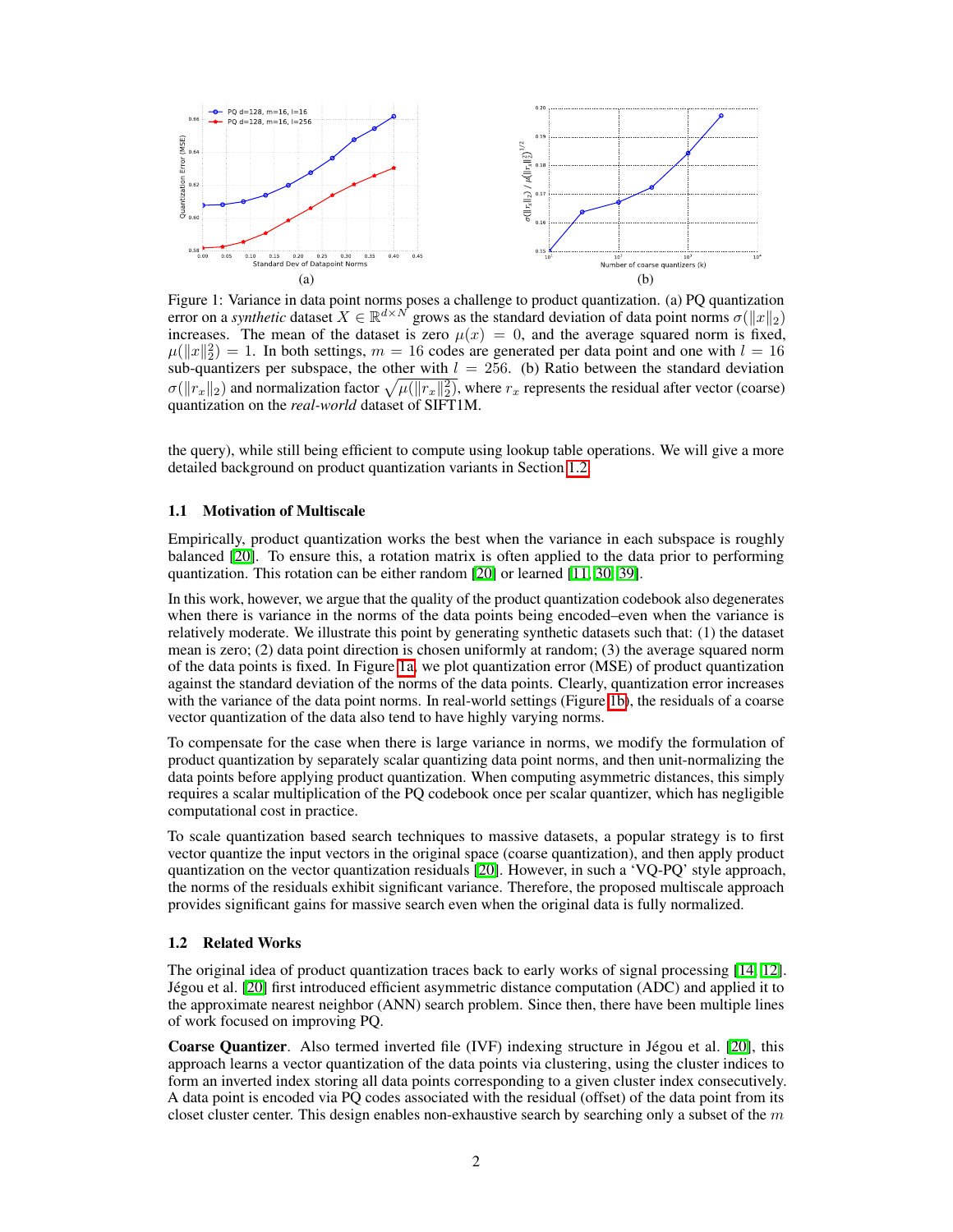clusters/partitions in the inverted index. However, previous works have learned coarse quantizers as a separate preprocessing step, without training the coarse quantizers jointly with the PQ codebooks.

Rotation Matrix. Since PQ quantizes each subspace independently, a rotation matrix can be applied to reduce the intra-subspace statistical dependence. Researchers have proposed multiple ways to estimate such a rotation matrix: Norouzi and Fleet  $\boxed{30}$  use ITQ  $\boxed{13}$  style alternating quantization; Optimized PQ  $\boxed{11}$  also applied a simple strategy to minimize the quantization error; Locally Optimized PO  $[22]$  learns a separate R for each coarse partition (and incurs the extra overhead of multiplying each local rotation with the query vector to compute lookup tables specific to each partition). In high-dimensional setup, Zhang et al. [\[39\]](#page-10-4) address the scalability issue in learning the  $d \times d$  rotation matrix by imposing a Kronecker product structure. While learning such orthogonal transformations is a good strategy in general, it does not change the norm of data points. Thus it still suffers from norm variance as discussed in Section [1.1.](#page-1-2)

Additive Codebooks. Another line of research is focused on learning additive codebooks instead of subspace codebooks. This includes additive quantization  $\left|\frac{5}{6}\right|$ ,  $\left|\frac{6}{26}\right|$ , composite quantization  $\left|\frac{37}{38}\right|$ and stacked quantization  $[27]$ . Since they do not work in subspaces, additive codebooks don't require rotation, although they are harder to learn and more expensive to encode. Empirically, such additive codebooks are more expressive, and outperform OPQ at lower bitrates. However, OPQ achieves similar performance at higher bitrates. Since additive codebooks don't address the variance of data point norms, the proposed multiscale approach can also be applied to additive codebooks as well.

Implementation Improvements. Much effort has been put into optimizing the implementation of ADC, as it is computationally critical. Douze et al. **[\[10\]](#page-9-10)** propose using Hamming distance for fast pruning. Johnson et al. [\[21\]](#page-9-11) come up with an efficient GPU implementation for ADC lookup. André et al. [\[2\]](#page-8-4) propose to use SIMD-based computation to compute lower bounds for ADC. Our method is compatible with all of these improvements. We also discuss our ADC implementation in Section  $[4.4]$ .

Non-quantization Techniques. There is a large body of similarity search literature on nonquantization based methods in both inner product search and nearest neighbor search. Tree based methods  $\left[\frac{7}{29}\right]\left[\frac{9}{16}\right]$ , graph based methods  $\left[\frac{16}{16}\right]$  and locality sensitive hashing style algorithms  $\left[\frac{19}{16}\right]\left[\frac{32}{16}\right]$ focus on non-exhaustive search by partitioning the search space. In practice, these often lead to random memory accesses, and are often combined with exhaustive methods in ways similar to IVFADC  $[20, 4, 31, 28]$  $[20, 4, 31, 28]$  $[20, 4, 31, 28]$  $[20, 4, 31, 28]$  $[20, 4, 31, 28]$  $[20, 4, 31, 28]$  $[20, 4, 31, 28]$ . Binary embedding based approaches  $[36, 24, 18, 13, 17, 25]$  $[36, 24, 18, 13, 17, 25]$  $[36, 24, 18, 13, 17, 25]$  $[36, 24, 18, 13, 17, 25]$  $[36, 24, 18, 13, 17, 25]$  $[36, 24, 18, 13, 17, 25]$  $[36, 24, 18, 13, 17, 25]$  $[36, 24, 18, 13, 17, 25]$  $[36, 24, 18, 13, 17, 25]$  $[36, 24, 18, 13, 17, 25]$  $[36, 24, 18, 13, 17, 25]$  focus on learning short binary codes, and can be searched efficiently in Hamming space. However, there is typically a large gap between the precision of distance computations in Hamming vs. product codes under the same bitrate, and ADC can be computed with similar speed ( $[2, 21]$  $[2, 21]$  $[2, 21]$ , Section [4.4\)](#page-7-0). Therefore, we focus on comparison to ADC based techniques in this paper.

#### 1.3 Contributions

We propose a complete *end-to-end* training algorithm to learn coarse quantizers, a rotation matrix, and product quantization codebooks, together with scalar quantizers to capture coarse quantization residual norms. This differs from prior work in that it (a) identifies and addresses the problem of variance in data point norms; (b) includes coarse quantizers as a part of the optimization; and (c) is *endto-end* trainable using stochastic gradient descent (SGD), which leads to a significant improvement in quantization error compared to previous methods using alternating optimization  $[30, 11]$  $[30, 11]$  $[30, 11]$ . We also present ablation tests demonstrating the importance of each component of the algorithm in Section  $\sqrt{4.2}$ . In addition, we present theoretical motivation for our approach in Section  $\sqrt{3}$ .

# 2 Methodology

We focus on minimizing quantization error  $||x - \tilde{x}||_2$ , where *x* is a data point and  $\tilde{x}$  is its quantized approximation, as a proxy for minimizing query-database distance approximation error  $\| |q - x\|_2 - \|q - \tilde{x}\|_2$ . State-of-the-art quantization techniques take a hierarchical approach  $[11, 27]$  $[11, 27]$  $[11, 27]$ . For instance, one or more "coarse" quantization stages (VQ) can be followed by product quantization (PQ) of the vector quantization residuals. A learned rotation is often applied to the residuals prior to product quantization to further reduce quantization error  $[11]$ .

This style of approach provides two key benefits: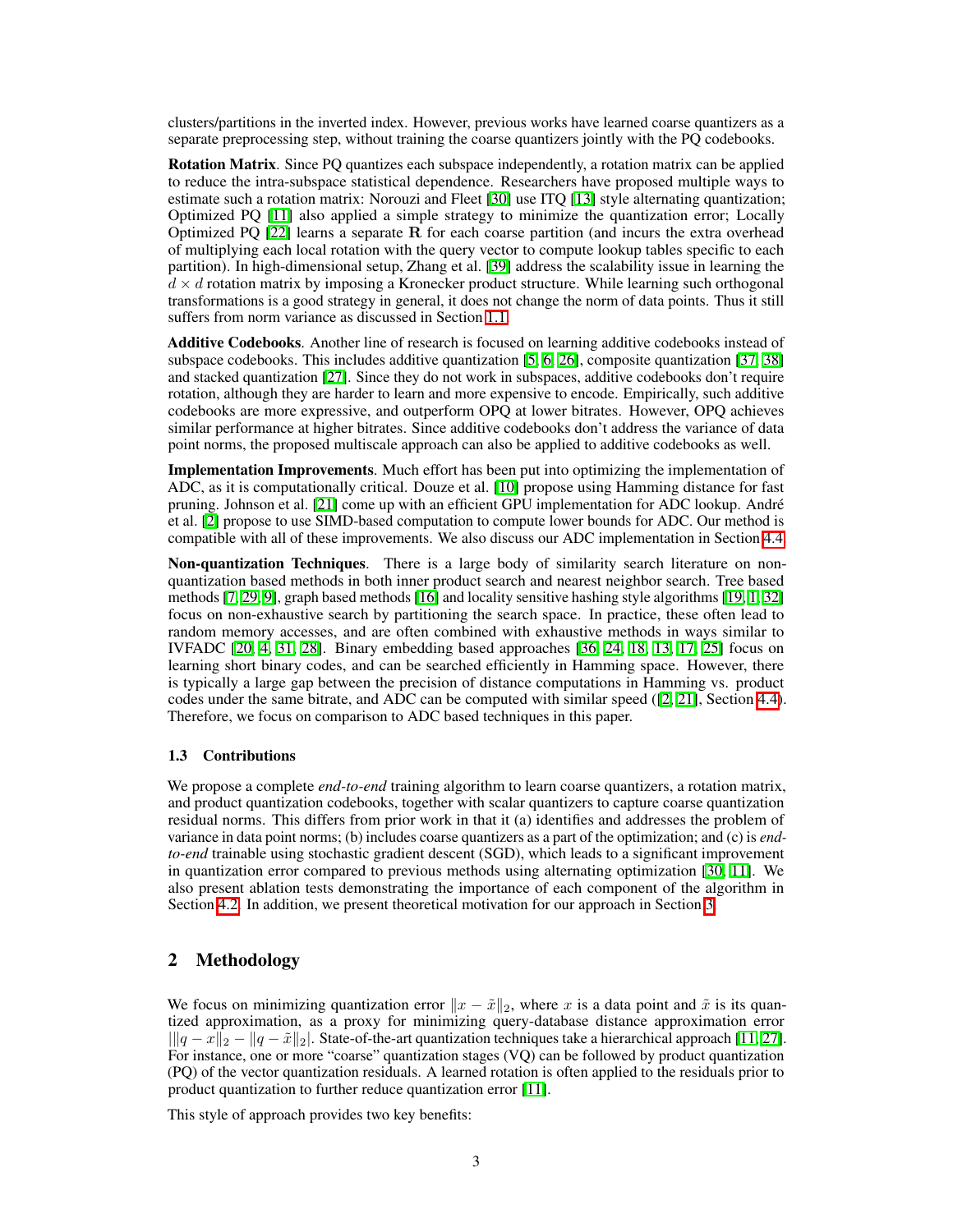- 1. Real world data is often clusterable, with the diameter of clusters substantially lower than the diameter of the dataset as a whole. The vector quantization can thus be used to obtain a "residual dataset" with much smaller diameter, yielding significant reductions in quantization error when quantized with only a product code [\[15\]](#page-9-1).
- 2. By additionally learning a rotation of the VQ residuals, the variance within each PQ subspace can be significantly reduced for many real world datasets, yielding substantially lower quantization error and correspondingly higher recall.

As noted in Section  $\overline{1,1}$ , an additional source of quantization error when performing product quantization is the variance  $\overline{of}$  data point norms. We extend the above strategy by explicitly representing the norm of VQ residuals, learning a PQ codebook only on the *unit-normalized* rotated VQ residuals, while separately scalar quantizing the residual norm scales. Specifically, multiscale quantization employs the following steps: (1) vector quantization of the dataset; (2) learned rotation of the vector quantization residuals; (3) reparameterization of the rotated residuals into direction and scale components; (4) product quantization of the direction component; (5) scalar quantization of the scale component.

Formally, in multiscale quantization, the rotated residual  $r_x$  and its  $\ell_2$  normalized version  $\hat{r}_x$  are defined as:

$$
r_x = \mathbf{R}(x - \phi_{VQ}(x)), \quad \hat{r}_x = r_x / ||r_x||_2
$$

And a data point  $x \in \mathbb{R}^d$  is approximated by

<span id="page-3-0"></span>
$$
x \approx \tilde{x} = \phi_{VQ}(x) + \tilde{r}_x, \text{ where } \tilde{r}_x = \phi_{SQ}(\lambda_x) \mathbf{R}^T \phi_{PQ}(\hat{r}_x) \text{ and } \lambda_x = ||r_x||_2 / ||\phi_{PQ}(\hat{r}_x)||_2 \tag{2}
$$

From above,  $\phi_{VQ}(x) = \arg\min_{c \in \{C_i\}} \|x - c\|_2$  returns the closest vector quantization codeword for  $x$ ;  $\mathbf{C} \in \mathbb{R}^{d \times m}$  is a vector quantization codebook with *m* codewords;  $\mathbf{C}_j$  is its *j*-th codeword (i.e. the *j*-th column of C); And the matrix  $\mathbf{R} \in \mathbb{R}^{d \times d}$  is a learned rotation, applied to the residuals of vector quantization; The residual norm scale  $\lambda_x$  is a scalar multiplier to the product quantized  $\phi_{PO}(\hat{r}_x)$  that helps preserve the  $\ell_2$  norm of the rotated residual  $r_x$ ; And  $\phi_{SO}$  returns the nearest scalar quantizer from a scalar quantization codebook  $\mathbf{W} \in \mathbb{R}^p$  with *p* codewords (equivalent to one-dimensional vector quantization). The product quantizer  $\phi_{PO}(r_x)$  is given by

$$
\phi_{PQ}(\hat{r}_x) = \begin{pmatrix} \phi_{PQ}^{(1)}(\hat{r}_x^{(1)}) \\ \phi_{PQ}^{(2)}(\hat{r}_x^{(2)}) \\ \vdots \\ \phi_{PQ}^{(K)}(\hat{r}_x^{(K)}) \end{pmatrix}, \quad \hat{r}_x = \begin{pmatrix} \hat{r}_x^{(1)} \\ \hat{r}_x^{(2)} \\ \vdots \\ \hat{r}_x^{(K)} \end{pmatrix}
$$

as the concatenation of codewords obtained by dividing the rotated and normalized residuals  $\hat{r}_x$ into *K* subvectors  $\hat{r}_x^{(k)}$ ,  $k = 1, 2, \cdots, K$ , and quantizing the subvectors independently by vector quantizers  $\phi_{PQ}^{(k)}(\cdot)$  to minimize quantization error:

$$
\phi^{(k)}_{PQ}(\hat{r}^{(k)}_x) = \operatornamewithlimits{argmin}_{s \in \{\mathbf{S}^{(k)}_j\}} \|\hat{r}^{(k)}_x - s\|_2.
$$

Hence,  $S^{(k)} \in \mathbb{R}^{d^{(k)} \times l}$  is the vector quantization codebook for the *k*-th subspace (with *l* codewords). Frequently,  $d^{(k)}$ , the dimension of the *k*-th subvector, is simply  $\frac{d}{K}$ , although subvectors of varying size are also possible.

The quantized, normalized residuals are represented by the *K* indices of index $(\phi_{PQ}^{(k)}(\hat{r}_x^{(k)}))$ ,  $k =$  $1, \dots, K$ . This representation has an overall bitrate of  $K \log_2 l$ , where  $K$  is the number of subspaces, and *l* is the number of product quantizers in each subspace. The residual norm scales are maintained by organizing the residuals associated with a VQ partition into groups, where within a group all residuals have the same quantized norm scale. The groups are ordered by quantized norm scale, and thus only the indices of group boundaries need to be maintained. The total storage cost incluiding group boundaries and scalar quantization levels is thus *O*(*mp*), where *m* is number of vector quantizers and  $p$  is the number of scalar quantizers. In our experiments, we set  $p$  to 8, which we find has a negligible effect on recall compared with using unquantized norm scales.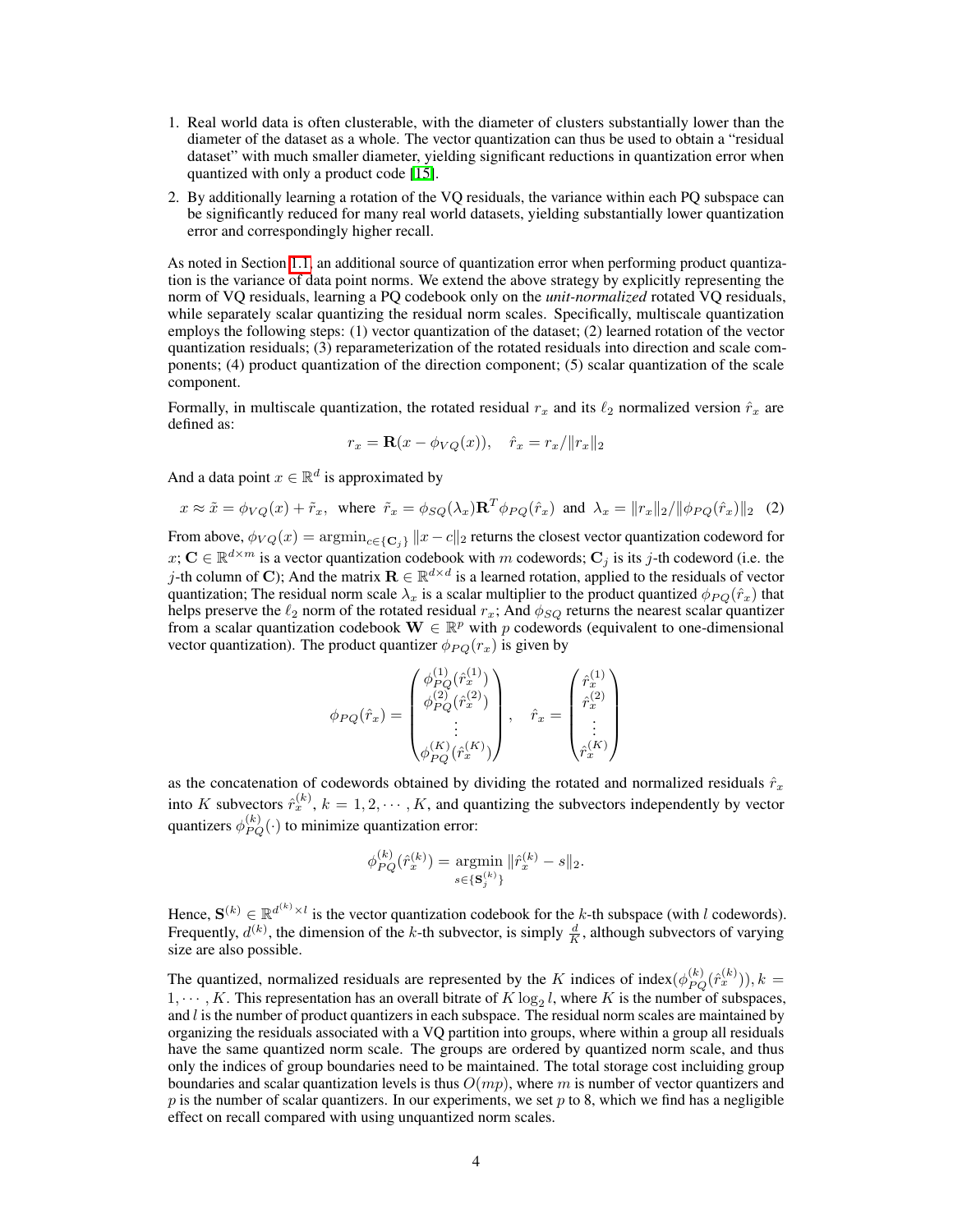#### 2.1 Efficient Search under Multiscale Quantization

The multiscale quantization model enables nearest neighbor search to be carried out efficiently. For a query  $q$ , we compute the squared  $\ell_2$  distance of  $q$  with each codeword in the vector quantization codebook C, and search further within the nearest VQ partition. Suppose the corresponding quantizer is  $c_q^* = \text{argmin}_{c \in \{C_j\}} ||q - c||_2$ , and the corresponding quantization partition is  $P_q^* = \{x \in$  $\{X_j\}_{[N]} |\phi_{VQ}(x) = c_q^*\}$ . Then, the approximate squared  $\ell_2$  distance between the query and database points in  $P_q^*$  are computed using a lookup table. The final prediction is made by taking the database point with the smallest approximate distance, i.e.

$$
x_q^{\text{pred}} = \underset{x \in P_q^*}{\text{argmin}} \left( \|q - c_q^*\|_2^2 - 2 \left[ \mathbf{R}(q - c_q^*) \right] \cdot [\phi_{SQ}(\lambda_x) \phi_{PQ}(\hat{r}_x)] + \|\phi_{SQ}(\lambda_x) \phi_{PQ}(\hat{r}_x) \|_2^2 \right).
$$

We use a lookup table to compute the quantized inner product between subvectors of the query's rotated VQ residual  $\bar{q} = \mathbf{R}(q - c_q^*)$  and the scaled product quantized data point residuals  $\phi_{SO}(\lambda_x)\phi_{PO}(\hat{r}_x)$ . Letting  $\bar{q}^{(k)}$  be the *k*-th subvector of  $\bar{q}$  and  $w_x = \phi_{SO}(\lambda_x)$  the quantized norm scale, we first precompute inner products and the squared quantized  $\ell_2$  norm with the PQ codebook S as  $v_j^{(k)} = -2\bar{q}^{(k)} \cdot w_x \mathbf{S}_j^{(k)} + w_x^2 \|\mathbf{S}_j^{(k)}\|_2^2$  for all j and k, giving K lookup tables  $v^{(1)}, \dots, v^{(K)}$  each of dimension *l*. We can then compute

$$
-2\bar{q} \cdot w_x \phi_{PQ}(r_x) + w_x^2 \|\phi_{PQ}(r_x)\|_2^2 = \sum_{k=1}^K v_{\text{index}(\phi_{PQ}^{(k)}(r_x))}^{(k)}
$$

In practice, instead of searching only one vector quantization partition, one can use soft vector quantization and search the *t* partitions with the lowest  $\left\|q - \mathbf{C}_j\right\|_2$ . The final complexity of the search is  $\mathcal{O}(\frac{N t K}{m})$ .

In our implementation, since all the data points with the same quantized norm scale are stored in consecutive groups, we need only create a new lookup table at the beginning of a new group, by combining scale independent lookup tables of  $-2\bar{q}^{(k)} \cdot \mathbf{S}^{(k)}_j$  and  $\|\mathbf{S}^{(k)}_j\|_2^2$  (multiplied by  $w_x$  and  $w_x^2$ , respectively) using hardware optimized fused multiply-add instructions. We incur this computation cost only *p* times for a VQ partition, where *p* is the number of scalar quantizers. In our experiment, we set  $p = 8$  and the number of VQ partitions to search  $t = 8$ , maintaining relatively low performance overhead. We discuss more on the lookup table implementation in Section  $[4.4]$ .

## 2.2 Optimization Procedure

We can explicitly formulate the mean squared loss as a function of our parameter vector  $\Theta =$  $(\mathbf{C}; \{\mathbf{S}^{(k)}\}_{[K]}; \mathbf{R}; \{\mathbf{W}_i\}_{[m]})$  per our approximation formulation  $(2)$ . W<sub>i</sub> here represents the parameter vector for the scalar quantizer of norm scales in partition i. To jointly train the parameters of the model, we use stochastic gradient descent. To optimize the orthogonal transformation of vector quantization residuals while maintaining orthogonality, we parameterize it via the Cayley characterization of orthogonal matrices [\[8\]](#page-8-7):

<span id="page-4-0"></span>
$$
\mathbf{R} = (\mathbf{I} - \mathbf{A})(\mathbf{I} + \mathbf{A})^{-1},\tag{3}
$$

where A is a skew-symmetric matrix, i.e.  $A = -A^T$ . Note that  $\overline{3}$  is differentiable w.r.t. the  $d(d-1)/2$  parameters of **A**. Computing the gradient requires an inversion of a  $d \times d$  matrix at each iteration. However we found this tradeoff to be acceptable for datasets with dimensionalities in the hundreds to thousands. When applying this method on high-dimensional datasets, one can restrict the number of parameters of A to trade off capacity and computational cost.

The codebook for vector quantization is initialized using random samples from the dataset, while the codebook for product quantization is initialized using the residuals (after vector quantization, normalization and rotation) of a set of independent samples. To allow the vector quantization a chance to partition the space, we optimize only the vector quantization error for several epochs before initializing the product codes and doing full joint training. The parameters of the skew-symmetric matrix **A** were initialized by sampling from  $\mathcal{N}(0, 1e-3)$ .

All optimization parameters were fixed for all datasets (although we note it would be possible to improve results slightly with more extensive per-dataset tuning). We used the Adam optimization algorithm  $\left[23\right]$  with the parameters suggested by the authors, minibatch sizes of 2000, and a learning rate of  $1e-4$  during joint training (and  $1e-3$  when training only the vector quantizers).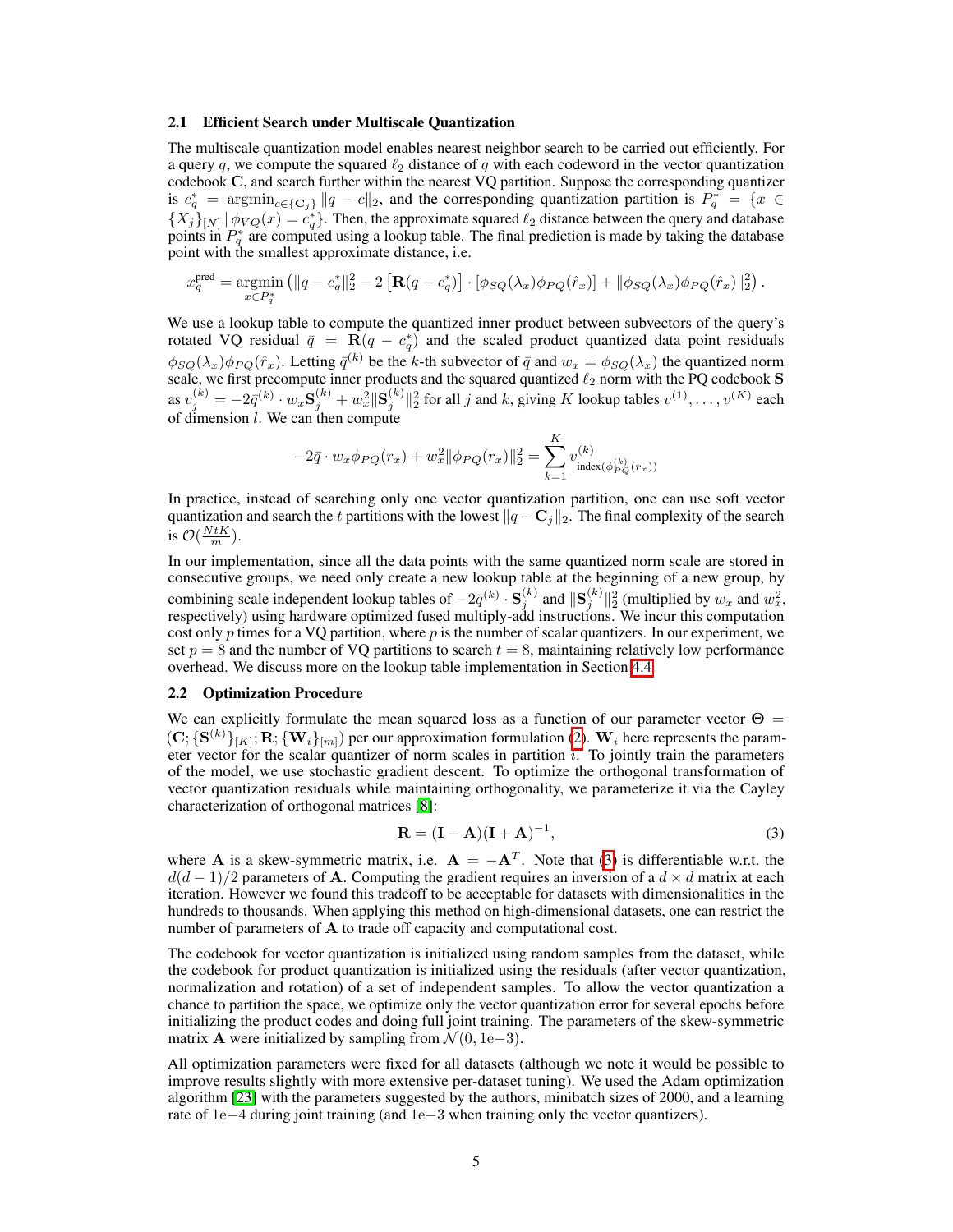To learn the scalar quantizer for residual norm scales and capture their local distribution within a VQ partition, we jointly optimize the assignment of PQ codes and the scalar quantizer for all data points within the same partition. Leaving the PQ codebook and rotation fixed, we alternate between following two steps until convergence:

- 1. Fix all assigned PQ codes and scalar quantize the norm scales  $\lambda_x = ||r_x||_2/||\phi_{PQ}(\hat{r}_x)||_2$ *only* within the partition.
- 2. Fix all quantized norm scales within the partition and reassign PQ codes for  $r_x/\phi_{SQ}(\lambda_x)$ .

In practice, it only takes a few iterations to converge to a local minimum for every VQ partition.

# <span id="page-5-0"></span>3 Analysis

Below we provide theoretical motivation and analysis for the components of the proposed quantization approach, including for multiscale, learned rotation, and coarse quantization stages.

#### 3.1 Multiscale

We first show that adding a scalar quantizer further increases the recall when the norms of the residuals exhibit large variance. For a query *q* and a given partition with center  $C_j$ , if we define  $q_j = q - C_j$ , then the  $\ell_2$  error caused by residual quantization is

$$
\begin{aligned} |||q_j - r_x||_2^2 - ||q_j - \tilde{r}_x||_2^2| &= |-2q_j \cdot (r_x - \tilde{r}_x) + ||r_x||_2^2 - ||\tilde{r}_x||_2^2| \\ &\leq |2q_j \cdot (r_x - \tilde{r}_x)| + |||r_x||_2^2 - ||\tilde{r}_x||_2^2|. \end{aligned}
$$

The first query dependent term can be further transformed as

$$
|2q_j \cdot (r_x - \tilde{r}_x)| = 2\sqrt{[(r_x - \tilde{r}_x)^T q_j][q_j^T (r_x - \tilde{r}_x)]} = 2\sqrt{(r_x - \tilde{r}_x)^T (q_j q_j^T)(r_x - \tilde{r}_x)}
$$

Taking expectation w.r.t *q* yields

$$
\mathbb{E}_q|2q_j \cdot (r_x - \tilde{r}_x)| \leq 2\sqrt{\mathbb{E}_q[(r_x - \tilde{r}_x)^T (q_j q_j^T)(r_x - \tilde{r}_x)]} = 2\sqrt{(r_x - \tilde{r}_x)^T \mathbb{E}_q(q_j q_j^T)(r_x - \tilde{r}_x)},
$$

where the inequality follows from Jensen's inequality. If  $\lambda_q$  is the largest eigen value of the covariance matrix  $\mathbb{E}_q(q_j q_j^T)$ , then

$$
\mathbb{E}_q \|\|q_j - r_x\|_2^2 - \|q_j - \tilde{r}_x\|_2^2 \le 2\sqrt{\lambda_q} \|r_x - \tilde{r}_x\|_2 + \|\|r_x\|_2^2 - \|\tilde{r}_x\|_2^2.
$$

Existing quantization methods have focused on the first term in the error of  $\ell_2$  distance. However for VQ residuals with large variance in  $\frac{f}{x}$ , the second quadratic term becomes dominant. By scalar quantizing the residual norm scales, especially within each VQ partition locally, we can reduce the second term substantially and thus improve recall on real datasets.

#### 3.2 Rotation Matrix

Performing quantization after a learned rotation has been found to work well in practice [\[13,](#page-9-6) [30\]](#page-10-3). Here we show rotation is required in some scenarios. Let  $x_i = \mathbf{R} y_i, 1 \le i \le n$ . We show that there exist simple examples, where the *yi*'s have a product code with small codebook size and MSE 0, whereas to get any small MSE on *xi*s one may need to use exponentially many codewords. On real-world datasets, this difference might not be quite so pronounced, but it is still significant and hence undoing the rotation can yield significantly better MSE. We provide the following Lemma (see the supplementary material for a proof).

**Lemma 1.** Let  $X = \mathbb{R}Y$ , i.e., for  $1 \leq i \leq n$ ,  $x_i = \mathbb{R}y_i$ . There exists a dataset Y and a rotation *matrix* R *such that a canonical basis product code of size* 2 *is sufficient to achieve MSE of* 0 *for* Y*, whereas any product code on* X *requires*  $2^{c \cdot \min(d/K,K)\epsilon}$  *codewords to achieve MSE*  $\epsilon ||x||_{\max}$ *, where c* is some universal constant and  $\|\bar{x}\|_{\text{max}}$  is the maximum  $\ell_2$  norm of any data point.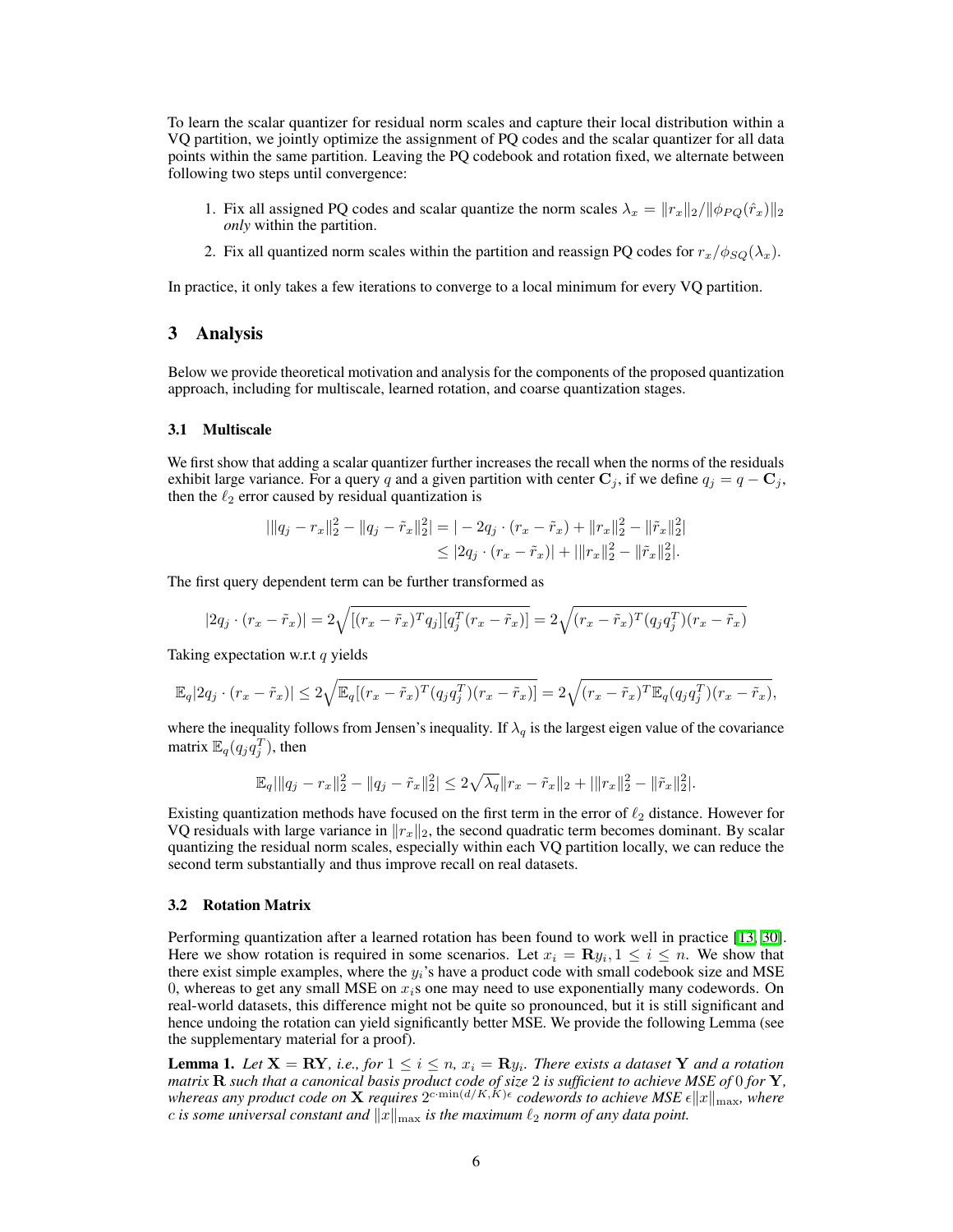<span id="page-6-1"></span>

Figure 2: [\(a\)](#page-6-1) Break down by contribution to MSE reduction from each component in our model on SIFT1M and DEEP10M datasets with different bitrates. The baseline is the original IVFADC setup with no rotation or norm scale quantization.  $\overline{[b]}$  Time spent per query by different distance computation methods on linear search of a database of size  $|\mathbf{X}| = 2^7, 2^8, 2^9, \cdots 2^{16}$  under 128 bits. Lower curves indicate faster search time.

## 3.3 Coarse Quantization

We analyze the proposed vector and product quantization when the data is generated by a *K-subspace mixture model* that captures two properties observed in many real-world data sets: samples belong to one of several underlying categories, also referred to as components, and within each component the residuals are generated independently in  $K$  subspaces. The precise model is defined in Appendix  $\mathbf{B}$ .

For a query q, let  $x_q^*$  be the sample that minimizes  $||q-x||_2$ . Let  $x_q^{VQ}$  be the output of the hierarchical nearest neighbor algorithm that first finds the nearest cluster center and then searches within that cluster. We show that if  $q$  is generated independently of  $x$ , then with high probability it returns an  $x_q^{VQ}$  that is near-optimal.

Theorem 1. *Given n samples from an underlying K-subspace mixture model that has been clustered correctly and an independently generated query q, with probability*  $\geq 1 - \delta$ *,* 

$$
\left| \| q - x_q^* \|_2^2 - \| q - x_q^{VQ} \|_2^2 \right| \leq 8b \sqrt{\frac{dr^2}{2K} \log \frac{4n}{\delta}} + 4r^2 \sqrt{\frac{d^2}{2K} \log \frac{2n}{\delta}}.
$$

See Appendix  $\boxed{B}$  for a proof. Note that  $r = \frac{\max_{x \in X} ||r_x||_{\infty}}{\max_{x \in X} ||r_x||_{\infty}}$  is the maximum value of the residual in any coordinate and offers a natural scaling for our problem and  $b = \max_{x \in X} ||q - x||_2$  is the maximum distance between *q* and any data point.

# 4 Experiments

#### 4.1 Evaluation Datasets

We evaluate the performance of end-to-end trained multiscale quantization (MSQ) on the SIFT1M  $[20]$ and DEEP10M  $[3]$  datasets, which are often used in benchmarking the performance of nearest neighbor search. SIFT1M [\[20\]](#page-9-3) contains 1 million, 128 dimensional SIFT descriptors extracted from Flickr images. DEEP10M is introduced in  $\boxed{3}$ , by extracting 96 PCA components from the final hidden layer activations of GoogLeNet [\[33\]](#page-10-9).

At training time, each dataset is indexed with 1024 VQ coarse quantizers. At query time, quantized residuals from the 8 partitions closest to the query are further searched using ADC to generate the final nearest neighbors. We report results on both quantization error (MSE, Section  $\overline{4.2}$ ) and in terms of retrieval recall (Recall10N, Section  $\overline{4.3}$ ). Often, the two metrics are strongly correlated.

#### <span id="page-6-0"></span>4.2 Ablation Tests

Compared to IVFADC [\[20\]](#page-9-3), which uses plain PQ with coarse quantizers, our end-to-end trained MSQ reduces quantization error by 15-20% on SIFT1M, and 20-25% on DEEP10M, which is a substantial reduction. Multiple components contribute to this reduction: (1) learned rotation of the VQ residuals; (2) separate quantization of the residual norms into multiple scales; and (3) end-to-end training of all parameters.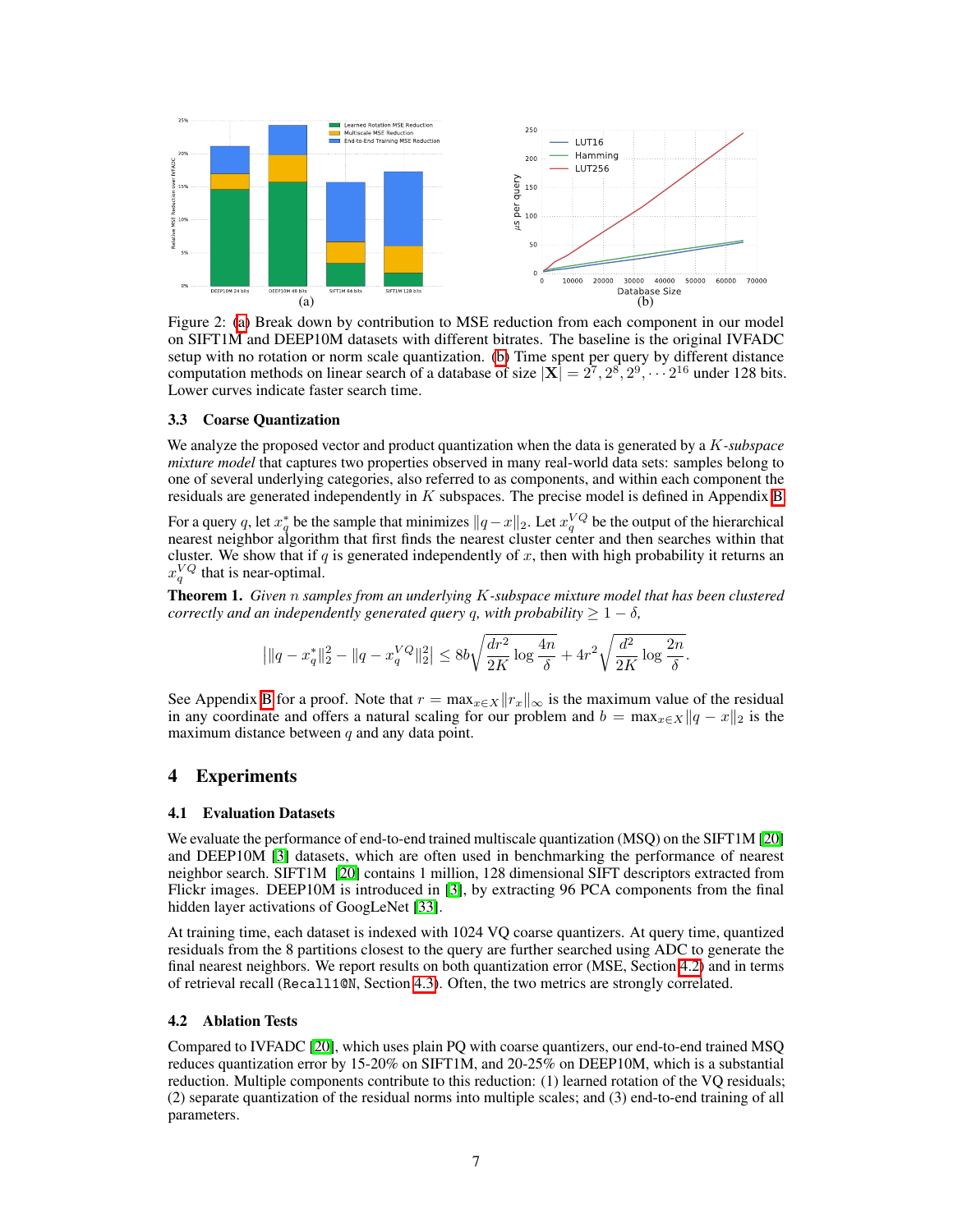<span id="page-7-2"></span>

Figure 3: Recall curves when retrieving Top-1 neighbors (Recall1@N) on the SIFT1M dataset with varying numbers of codebooks and centers. We search  $t = 8$  out of  $m = 1024$  VQ partitions.

In order to understand the effect of each component, we plot the MSE reduction relative to IV-FADC  $[20]$  for several ablation tests (Figure  $[2a]$ ). On DEEP10M, the proposed multiscale approach and the end-to-end learning contribute an additional 5-10% MSE reduction on top of learned rotation, while they contribute 10-15% on SIFT1M. It is important to note that on SIFT1M, multiscale quantization and end-to-end training have a bigger impact than learned rotation, which is itself often considered to yield a significant improvement.

## <span id="page-7-1"></span>4.3 Recall Experiments

We compare the proposed end-to-end trained multiscale quantization method against three baselines methods: *product quantization (PQ)* [\[20\]](#page-9-3), *optimized product quantization (OPQ)* [\[11\]](#page-9-4) and *stacked quantizers (SQ)* [\[27\]](#page-9-9). We generate ground-truth results using brute force search, and compare the results of each method against ground-truth in fixed-bitrate settings.

For fixed-bitrate experiments, we show recall curves for varying numbers of PQ codebooks from the range *{*8*,* 16*,* 32*}* for the SIFT1M dataset and *{*6*,* 12*,* 24*}* for the DEEP10M dataset. For each number of codebooks, we experimented with both 16 centers for in-register table lookup and 256 centers for in-memory table lookup in Figure  $\beta$  and  $\overline{4}$ . From the recall curves, it is clear that multiscale quantization performs better than all baselines across both datasets in all settings.

#### <span id="page-7-0"></span>4.4 Speed Benchmarks

We use the same indexing structure (IVF), and the same ADC computation implementation for all baselines (PQ [\[20\]](#page-9-3), OPQ [\[11\]](#page-9-4), SQ [\[27\]](#page-9-9)). Thus the speed of all baselines are essentially identical at the same bitrate, meaning Figure  $\overline{3}$  and  $\overline{4}$  are both fixed-memory and fixed-time, and thus directly comparable. For codebooks with 256 centers, we implemented in-memory lookup table (LUT256) [\[20\]](#page-9-3); for codebooks with 16 centers, we implemented in-register lookup table (LUT16) using the VPSHUFB instruction from AVX2, which performs 32 lookups in parallel.

Also, we notice that there have been different implementations of ADC. The original algorithm proposed in [\[20\]](#page-9-3) uses in-memory lookup tables. We place tables in SIMD registers and leverage SIMD instructions for fast lookup. Similar ideas are also reported in recent literature [\[10,](#page-9-10) [17,](#page-9-18) [2\]](#page-8-4). Here we put them on equal footing and provide a comparison of different approaches. In Figure [2b,](#page-6-1) we plot the time for distance computation at the same bitrate. Clearly, VPSHUFB based LUT16 achieves almost the same speed compared to POPCNT based Hamming, and they are both 5x faster than in-memory based ADC. As a practical observation, when the number of neighbors to be retrieved is large, Recall1@N of LUT256 and LUT16 is often comparable at the same bitrate, and LUT16 with 5x speed up is almost always preferred.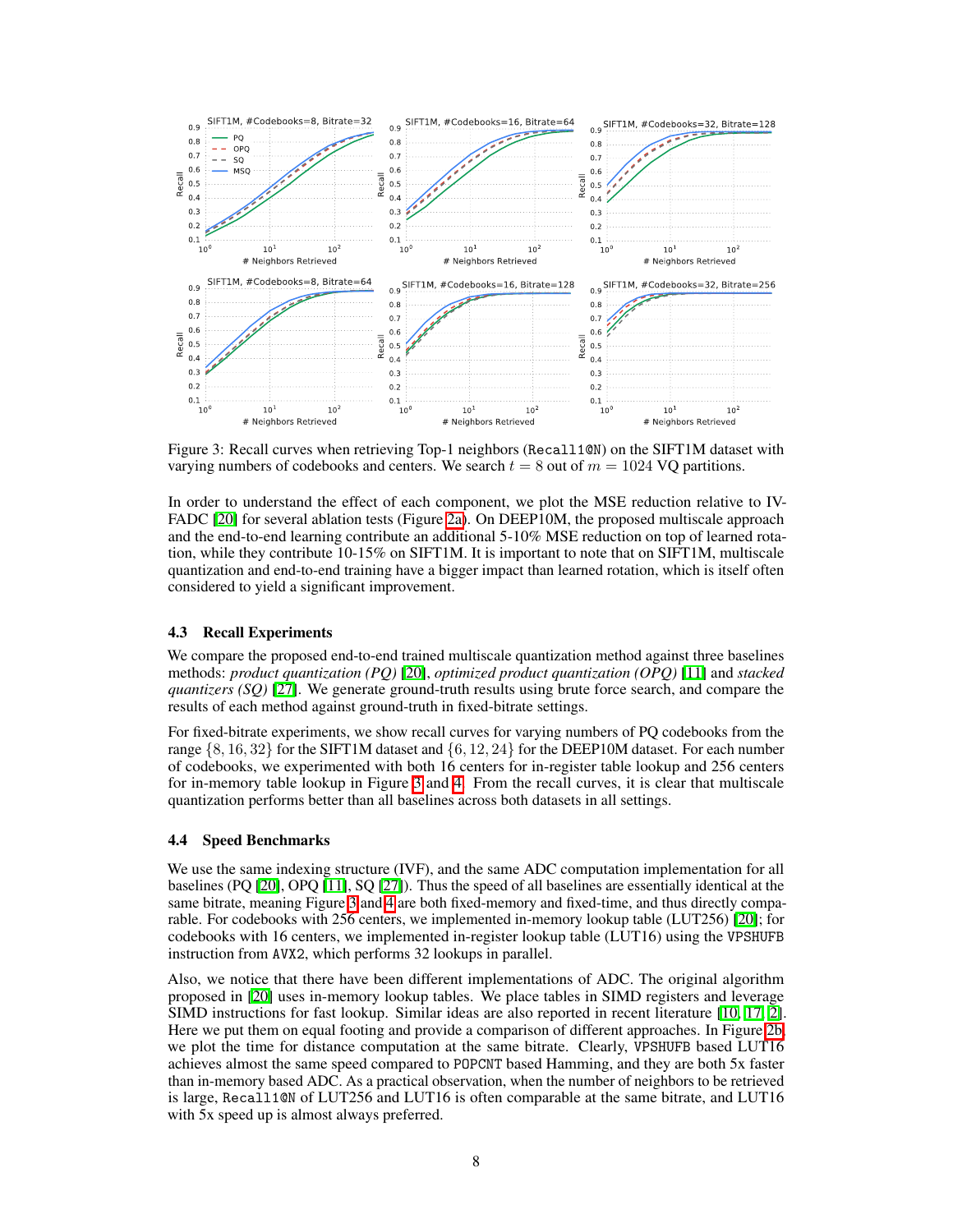<span id="page-8-8"></span>

Figure 4: Recall curves when retrieving Top-1 neighbors (Recall1@N) on the DEEP10M datasets varying numbers of codebooks and centers. We search  $t = 8$  out of  $m = 1024$  VQ partitions.

# 5 Conclusions

We have proposed an *end-to-end* trainable multiscale quantization method that minimizes overall quantization loss. We introduce a novel scalar quantization approach to account for the variances in data point norms, which is both empirically and theoretically motivated. Together with the end-to-end training, this contributes to large reduction in quantization error over existing competing methods that already employ optimized rotation and coarse quantization. Finally, we conducted comprehensive nearest neighbor search retrieval experiments on two large-scale, publicly available benchmark datasets, and achieve considerable improvement over state-of-the-art.

# 6 Acknowledgements

We thank Jeffrey Pennington and Chen Wang for their helpful comments and discussions.

## References

- <span id="page-8-0"></span>[1] Alexandr Andoni, Piotr Indyk, Thijs Laarhoven, Ilya Razenshteyn, and Ludwig Schmidt. Practical and optimal lsh for angular distance. In *Advances in Neural Information Processing Systems*, pages 1225–1233, 2015.
- <span id="page-8-4"></span>[2] Fabien André, Anne-Marie Kermarrec, and Nicolas Le Scouarnec. Cache locality is not enough: highperformance nearest neighbor search with product quantization fast scan. *Proceedings of the VLDB Endowment*, 9(4):288–299, 2015.
- <span id="page-8-1"></span>[3] A. Babenko and V. Lempitsky. Efficient indexing of billion-scale datasets of deep descriptors. In *2016 IEEE Conference on Computer Vision and Pattern Recognition (CVPR)*, pages 2055–2063, June 2016.
- <span id="page-8-6"></span>[4] Artem Babenko and Victor Lempitsky. The inverted multi-index. In *Computer Vision and Pattern Recognition (CVPR), 2012 IEEE Conference on*, pages 3069–3076. IEEE, 2012.
- <span id="page-8-2"></span>[5] Artem Babenko and Victor Lempitsky. Additive quantization for extreme vector compression. In *Computer Vision and Pattern Recognition (CVPR), 2014 IEEE Conference on*, pages 931–938. IEEE, 2014.
- <span id="page-8-3"></span>[6] Artem Babenko and Victor Lempitsky. Tree quantization for large-scale similarity search and classification. In *Proceedings of the IEEE Conference on Computer Vision and Pattern Recognition*, pages 4240–4248, 2015.
- <span id="page-8-5"></span>[7] Jon Louis Bentley. Multidimensional binary search trees used for associative searching. *Communications of the ACM*, 18(9):509–517, 1975.
- <span id="page-8-7"></span>[8] Arthur Cayley. Sur quelques propriétés des déterminants gauches. *Journal für die reine und angewandte Mathematik*, 32:119–123, 1846.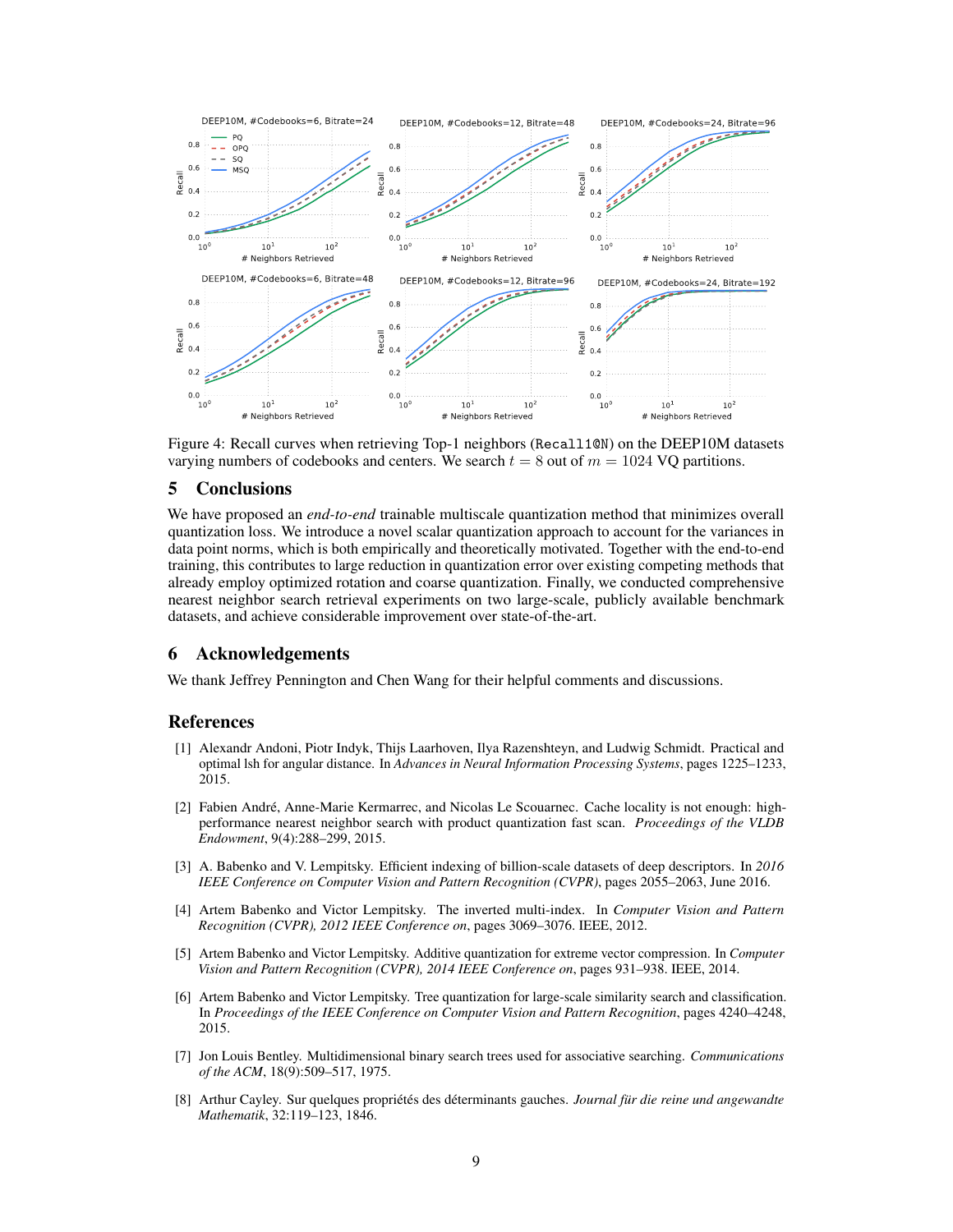- <span id="page-9-13"></span>[9] Sanjoy Dasgupta and Yoav Freund. Random projection trees and low dimensional manifolds. In *Proceedings of the fortieth annual ACM symposium on Theory of computing*, pages 537–546. ACM, 2008.
- <span id="page-9-10"></span>[10] Matthijs Douze, Hervé Jégou, and Florent Perronnin. Polysemous codes. In *European Conference on Computer Vision*, pages 785–801. Springer, 2016.
- <span id="page-9-4"></span>[11] T. Ge, K. He, Q. Ke, and J. Sun. Optimized product quantization. *IEEE Transactions on Pattern Analysis and Machine Intelligence*, 36(4):744–755, April 2014.
- <span id="page-9-2"></span>[12] Allen Gersho and Robert M Gray. *Vector quantization and signal compression*, volume 159. Springer Science & Business Media, 2012.
- <span id="page-9-6"></span>[13] Yunchao Gong, Svetlana Lazebnik, Albert Gordo, and Florent Perronnin. Iterative quantization: A procrustean approach to learning binary codes for large-scale image retrieval. *IEEE Transactions on Pattern Analysis and Machine Intelligence*, 35(12):2916–2929, 2013.
- <span id="page-9-5"></span>[14] Robert M Gray. Vector quantization. *ASSP Magazine, IEEE*, 1(2):4–29, 1984.
- <span id="page-9-1"></span>[15] Ruiqi Guo, Sanjiv Kumar, Krzysztof Choromanski, and David Simcha. Quantization based fast inner product search. In *Proceedings of the 19th International Conference on Artificial Intelligence and Statistics, AISTATS 2016, Cadiz, Spain, May 9-11, 2016*, pages 482–490, 2016.
- <span id="page-9-14"></span>[16] Ben Harwood and Tom Drummond. FANNG: Fast approximate nearest neighbour graphs. In *Computer Vision and Pattern Recognition (CVPR), 2016 IEEE Conference on*, pages 5713–5722. IEEE, 2016.
- <span id="page-9-18"></span>[17] Kaiming He, Fang Wen, and Jian Sun. K-means hashing: An affinity-preserving quantization method for learning binary compact codes. In *Proceedings of the IEEE conference on computer vision and pattern recognition*, pages 2938–2945, 2013.
- <span id="page-9-17"></span>[18] Jae-Pil Heo, Youngwoon Lee, Junfeng He, Shih-Fu Chang, and Sung-Eui Yoon. Spherical hashing. In *Computer Vision and Pattern Recognition (CVPR), 2012 IEEE Conference on*, pages 2957–2964. IEEE, 2012.
- <span id="page-9-0"></span>[19] Piotr Indyk and Rajeev Motwani. Approximate nearest neighbors: towards removing the curse of dimensionality. In *Proceedings of the thirtieth annual ACM symposium on Theory of computing*, pages 604–613. ACM, 1998.
- <span id="page-9-3"></span>[20] Herve Jegou, Matthijs Douze, and Cordelia Schmid. Product quantization for nearest neighbor search. *IEEE transactions on pattern analysis and machine intelligence*, 33(1):117–128, 2011.
- <span id="page-9-11"></span>[21] Jeff Johnson, Matthijs Douze, and Hervé Jégou. Billion-scale similarity search with gpus. *arXiv preprint arXiv:1702.08734*, 2017.
- <span id="page-9-7"></span>[22] Yannis Kalantidis and Yannis Avrithis. Locally optimized product quantization for approximate nearest neighbor search. In *Computer Vision and Pattern Recognition (CVPR), 2014 IEEE Conference on*, pages 2329–2336. IEEE, 2014.
- <span id="page-9-20"></span>[23] Diederik P. Kingma and Jimmy Ba. Adam: A method for stochastic optimization. *CoRR*, abs/1412.6980, 2014.
- <span id="page-9-16"></span>[24] Brian Kulis and Trevor Darrell. Learning to hash with binary reconstructive embeddings. In *Advances in neural information processing systems*, pages 1042–1050, 2009.
- <span id="page-9-19"></span>[25] Wei Liu, Jun Wang, Sanjiv Kumar, and Shih-Fu Chang. Hashing with graphs. In *Proceedings of the 28th international conference on machine learning (ICML-11)*, pages 1–8, 2011.
- <span id="page-9-8"></span>[26] Julieta Martinez, Joris Clement, Holger H Hoos, and James J Little. Revisiting additive quantization. In *European Conference on Computer Vision*, pages 137–153. Springer, 2016.
- <span id="page-9-9"></span>[27] Julieta Martinez, Holger H. Hoos, and James J. Little. Stacked quantizers for compositional vector compression. *CoRR*, abs/1411.2173, 2014.
- <span id="page-9-15"></span>[28] Yusuke Matsui, Toshihiko Yamasaki, and Kiyoharu Aizawa. Pqtable: Fast exact asymmetric distance neighbor search for product quantization using hash tables. In *Proceedings of the IEEE International Conference on Computer Vision*, pages 1940–1948, 2015.
- <span id="page-9-12"></span>[29] Marius Muja and David G Lowe. Scalable nearest neighbor algorithms for high dimensional data. *IEEE Transactions on Pattern Analysis and Machine Intelligence*, 36(11):2227–2240, 2014.